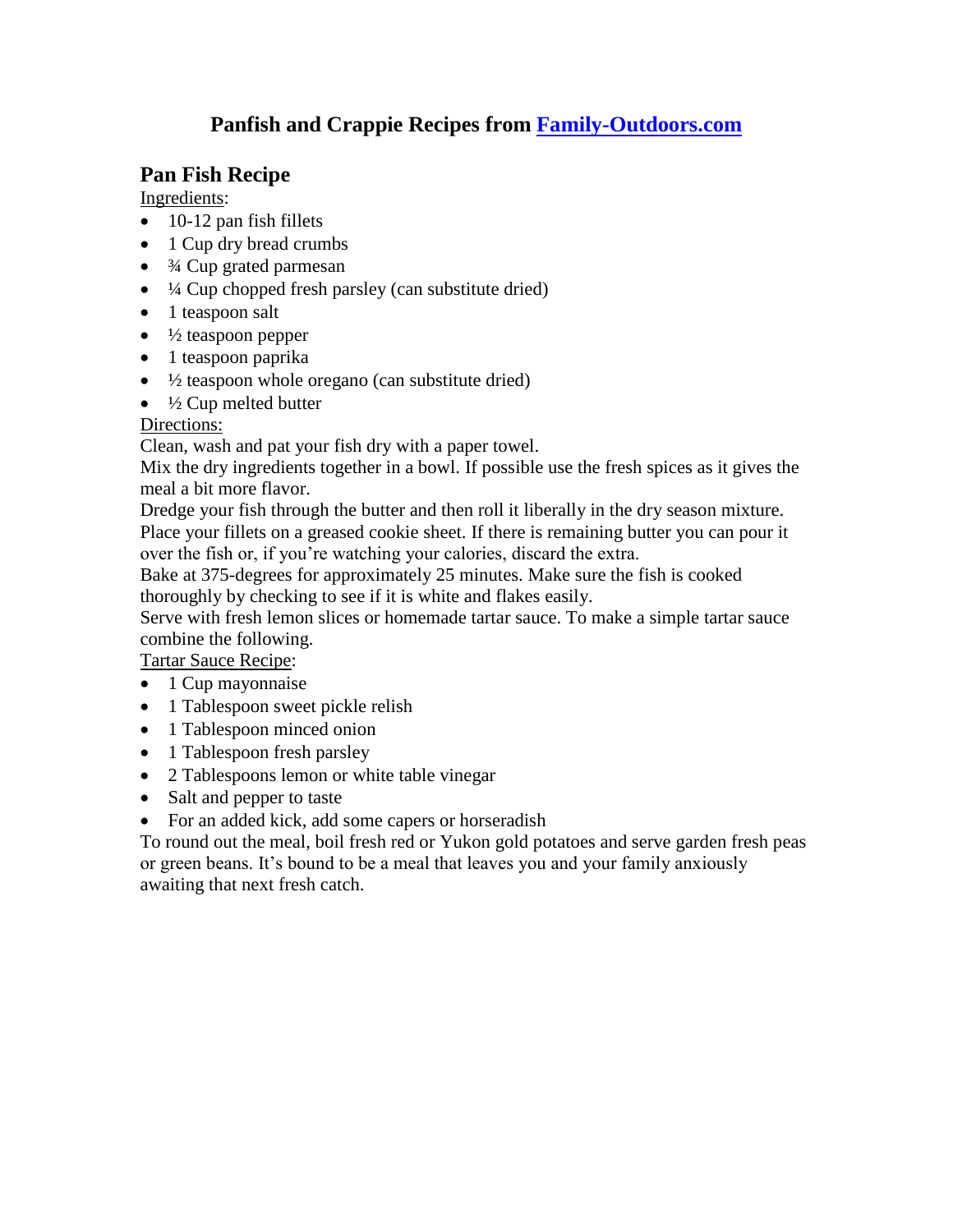# **Deep Fried Bluegill or Crappie**

Ingredients:

- Fish fillets  $(1/2$  inch thick)
- $\bullet$  3/4 c. milk
- $\bullet$  1 egg
- $\bullet$  2 tsp. salt
- $\bullet$  1 tsp. pepper
- $\bullet$  1 c. flour
- $\bullet$  1/2 c. corn flake crumbs
- 1 c. cracker crumbs

### Directions:

Put milk, egg, salt and pepper in blender, turn on low speed to combine. Slowly add flour and blend until batter is smooth. Pour batter into a bowl. Combine cracker and corn flake crumbs in a separate bowl. Rinse fillets in cold water, drain, pat dry with paper towels. Dip fillets in batter, coat with crumbs. Deep fry at 370-375 degrees until fillets are floating and golden brown (3 or 4 minutes). Do not over load cooker. Turn fillets a couple of times as they rise to the top. Remove to a rack to drain. Place on paper towels in a single layer.

# **Crispy Cajun Panfish**

Ingredients:

- 2 cups all-purpose flour
- 3 teaspoons salt
- 2 teaspoons Cajun seasoning
- $\bullet$  1-1/2 teaspoons pepper
- 1/8 teaspoon ground cinnamon
- 2 pounds bass, bluegill or crappie fillets
- $\bullet$  2 eggs
- $\bullet$  1/4 cup water
- 2 cups mashed potato flakes
- 6 tablespoons vegetable oil, divided

## Directions:

In a large resealable plastic bag, combine the first five ingredients. Add fish, one piece at a time; shake to coat. Whisk eggs and water in a shallow dish. Place potato flakes in another shallow dish. Dip each fillet in egg mixture, then coat with potato flakes. Dip fish again in egg mixture and potato flakes. In a large skillet, heat 3 tablespoons oil over medium-high heat. Cook fish in batches for 3-4 minutes on each side or until fish flakes easily with a fork, adding oil as needed. Yield: 6-8 servings.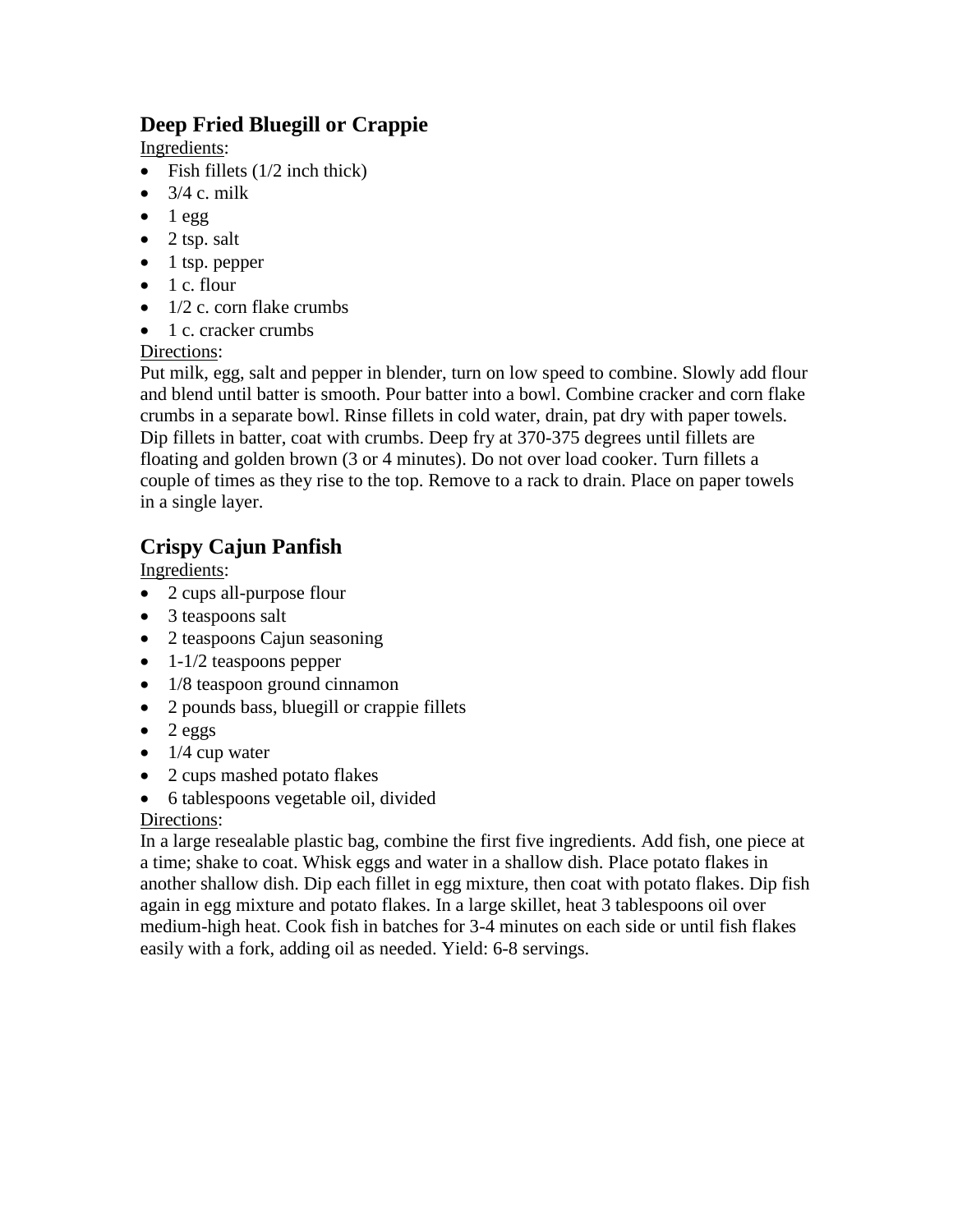# **Baked Crappie**

Ingredients:

- 6 Crappies (approx. 3 lbs.)
- $\bullet$  1 stick butter
- Dash O'Lemon
- Fresh parsley (chopped)
- Cajun Spice

#### Directions:

Coat the bottom of an oven proof pan with butter. Place Crappie fillets in pan, pour melted butter over fish and sprinkle each fillet with Cajun Spice and the chopped parsley. Bake in a 400 degree oven until the fish is done, about 20 minutes. When you remove the fish from the oven, sprinkle it liberally with Dash O'Lemon. Serve immediately. Serves 6.

# **Chipper Perch**

Ingredients:

- Perch Fillets
- 1 cup crushed potato chips
- $\bullet$  1/2 cup casear salad dressing
- 1/2 cup shredded cheddar cheese

### Directions:

Dip fillets in dressing, place skin side down is a single layer in a greased 15 x 10 x 1 baking dish. Sprinkle crushed chips and cheese over fillets. Bake at 500 degrees 10-15 minutes.